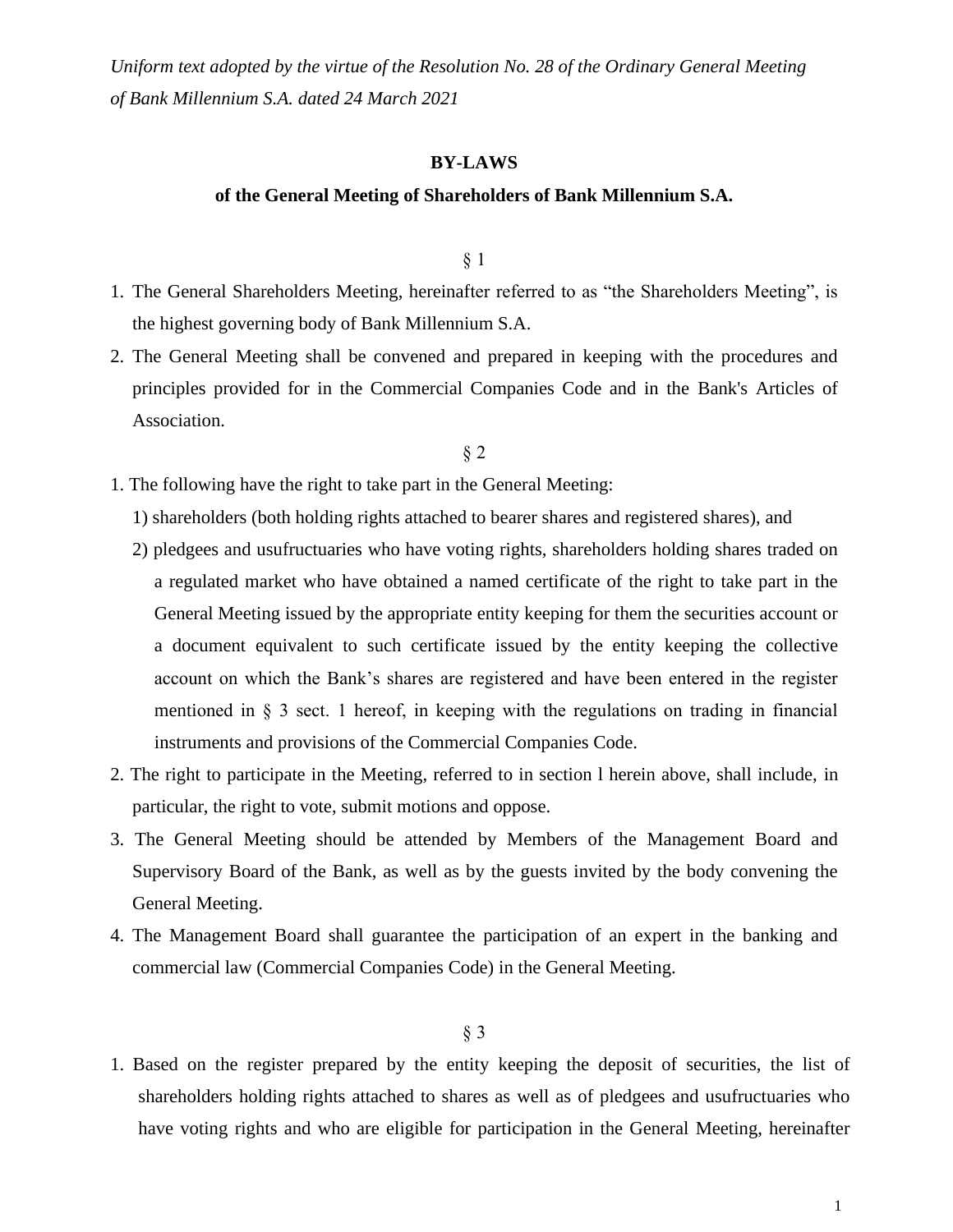referred to as "List of eligible persons" shall be prepared and signed by the Bank's Management Board.

- 2. The List of the eligible persons shall include:
	- l) names and surnames, or business names of the shareholders eligible from shares to participate in the General Meeting as well as pledgees and usufructuaries who have voting rights,
	- 2) residence or seat,
	- 3) number of shares as well as number of votes due.
- 3. The List of the eligible persons shall be laid out in the Offices Bank's Management Board for three consecutive business days before the date of the General Meeting.
- 4. All the shareholders shall have right to review the List of the eligible persons in the Offices of the Bank's Management Board, as well as they may demand that the List of the shareholders be sent to them free of charge by email, stating the address to which it should be sent, whereas such demand should be made in writing to the mail address of the Bank or in the electronic format, sending it to the email address: wza@bankmillennium.pl.

- l. Shareholders shall have right to participate in the General Meeting and to exercise their voting rights personally or by proxies. The power of attorney shall be done in writing, under the pain of invalidity, and shall be appended to the Minutes from the General Meeting. The power of attorney may be also granted in the electronic format on the form made available for this purpose on the Bank's Website.
- 2. Power of attorney to represent at the General Meeting, granted to a Member of a body of the Bank or a body of Bank's subsidiary, or an employee of the Bank or Bank's subsidiary, as well as to the proxy referred to in § 21 section 2, may authorise to represent at only one General Meeting. Such a proxy cannot grant any further power of attorney.
- 3. The Bank should be notified that power of attorney in electronic format was granted, by use of means of electronic communication, through sending, to email address [wza@bankmillennium.pl,](mailto:wza@bankmillennium.pl) an image (scan) of the power-of-attorney document filled out and signed by the shareholder, and prepared on the basis of the power-of-attorney form posted on the Website of the Bank. The content of the emailed image (scan) of the power-of-attorney document should stipulate the scope of the power of attorney and in case of the powers of attorney referred to in section 2 – also the date and name of the General Meeting at which the proxy shall represent the shareholder.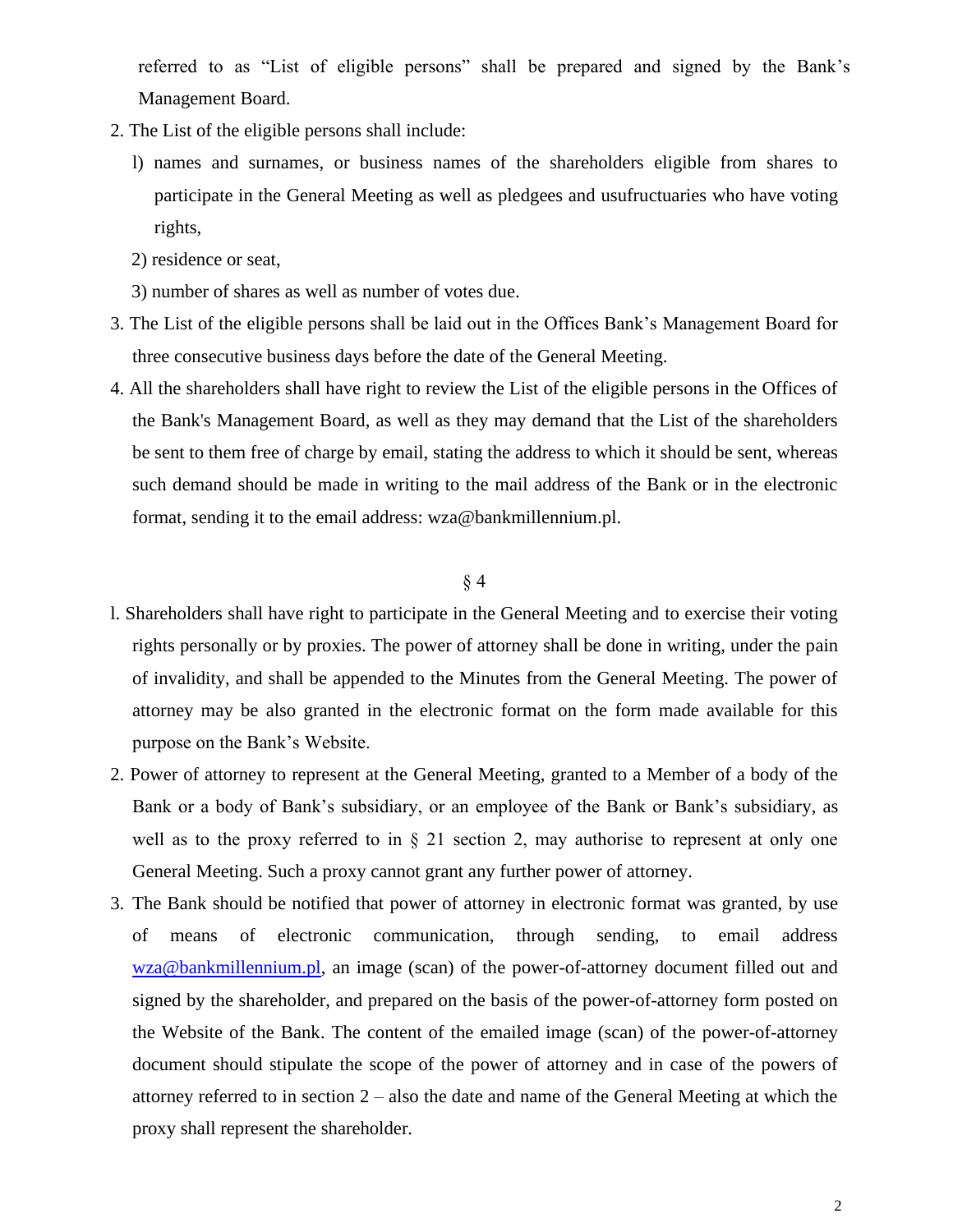4. The proxy of the shareholder should demonstrate the validity of his authorisation to represent the shareholder as well as allow confirmations of his identity and identity of the shareholder by presentation of relevant documents and information.

# § 5

The General Meeting shall be opened by the Chairman or Deputy Chairman of the Bank's Supervisory Board, who shall order the election of the Chairman of the General Meeting.

# § 6

- 1. All shareholders, listed on the List of the eligible persons, shall have right to run as candidates for the position of the Chairman of the General Meeting and also to submit to the Minutes one candidate for the position of the Chairman of the General Meeting from among the persons eligible to participate in the General Meeting.
- 2. The submitted candidate shall be entered onto the list upon executing for the Minutes a declaration of consent to stand for election. The list of candidates shall be prepared by the person opening the General Meeting. Upon its announcement, the list shall be deemed to be closed.
- 3. The Chairman of the General Meeting shall be elected by separate voting for each and every candidate listed in the alphabetical order. The Chairman shall be elected in the secret ballot.
- 4. The person opening the General Meeting shall monitor the correctness of the voting and shall announce its outcome.
- 5. The candidate who obtained the highest number of valid votes cast shall become the Chairman of the General Meeting.

- 1. The list of attendance shall be prepared on the basis of the List of the eligible persons by persons duly appointed for this purpose by the Bank's Management Board.
- 2. Immediately upon his election, the Chairman of the General Meeting shall sign the list of attendance containing the names of the shareholders authorised from shares as well as pledgees and usufructuaries holding voting rights, participating in the General Meeting, with specification of the number of shares each of them holds and the number of votes allocated to them.
- 3. When preparing the list of attendance care shall be taken to:
	- 1) verify the eligibility of the shareholder, pledgee or usufructuary for participation in the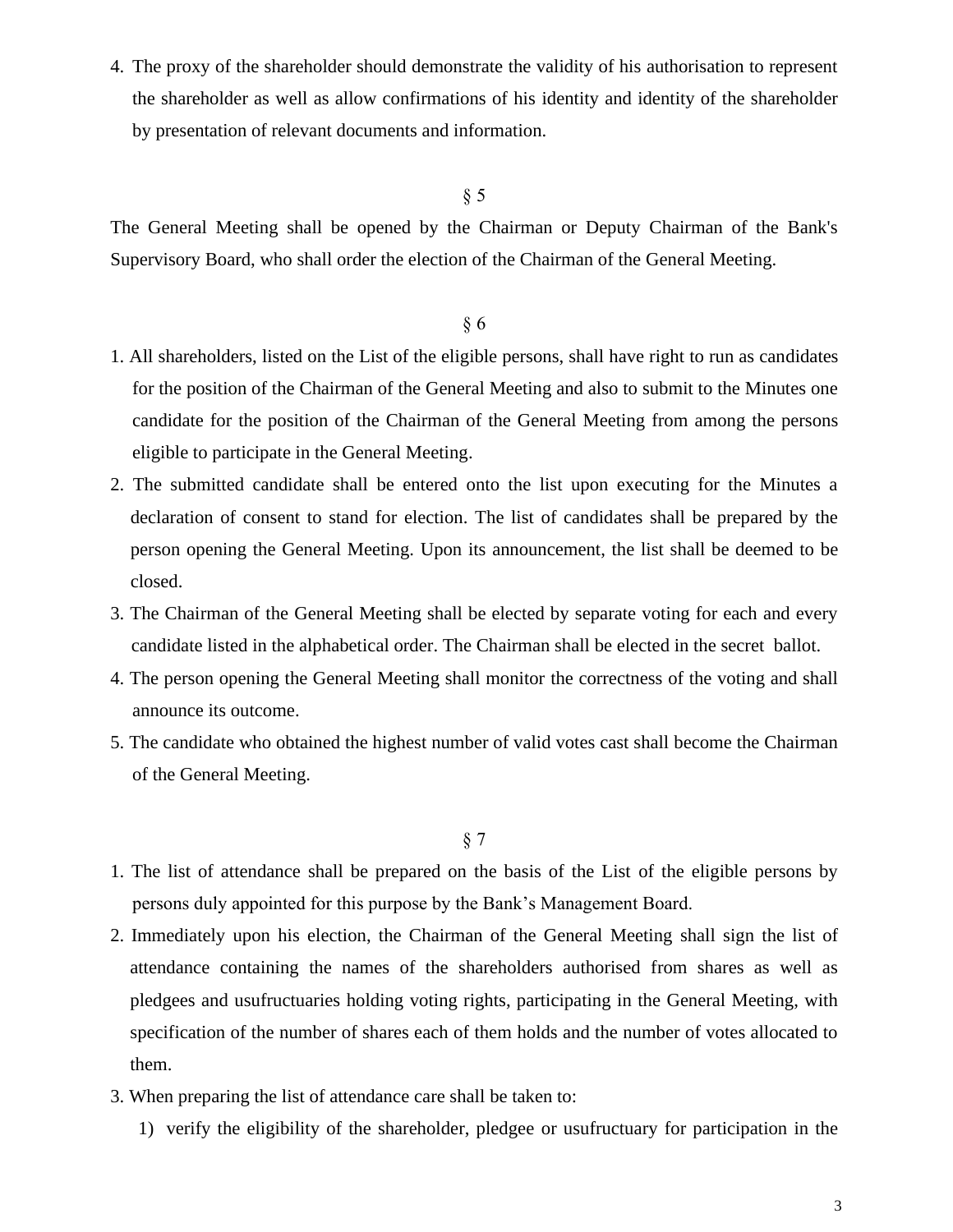General Meeting,

- 2) check identity of the eligible person or his/her proxy on the basis of a personal identity card or other credible document,
- 3) verify correctness of the power of attorney, thereafter to be appended to the Minutes from the General Meeting,
- 4) see that shareholders or their proxies sign the list of attendance,
- 5) issue to the shareholders or their proxies appropriate magnetic voting cards or other voting documents.
- 4. Protests regarding eligibility to participate in the General Meeting shall be addressed to the Chairman of the General Meeting.
- 5. The list of attendance shall be laid out throughout the duration of the General Meeting until it is concluded. Persons who prepare the list of attendance shall include on it, on an on-going basis, any changes in the composition of the General Meeting, simultaneously indicating the time when such changes occurred.

### § 8

- 1. The Chairman of the General Meeting shall conduct the debates in conformity to the agreed agenda of the Meeting, legal regulations and present By-laws.
- 2. The tasks of the Chairman of the General Meeting shall include in particular:
	- 1) taking care of the efficient and correct course of the debates and voting,
	- 2) giving the floor,
	- 3) safeguarding the matter of fact course of the debates,
	- 4) issuing appropriate formal orders in the debate room,
	- 5) ordering breaks in the debates,
	- 6) ordering voting and safeguarding its correct course as well as signing all the documents with voting results,
	- 7) making sure that all the items of the agenda are covered,
	- 8) resolving doubts concerning the By-laws.

## § 9

1. Upon signing the list of attendance the Chairman of the General Meeting shall confirm the correctness of the convocation of the General Meeting and its capacity to adopt resolutions, shall announce the agenda and shall order the election of the Voting Committee, the latter in case such a need exists.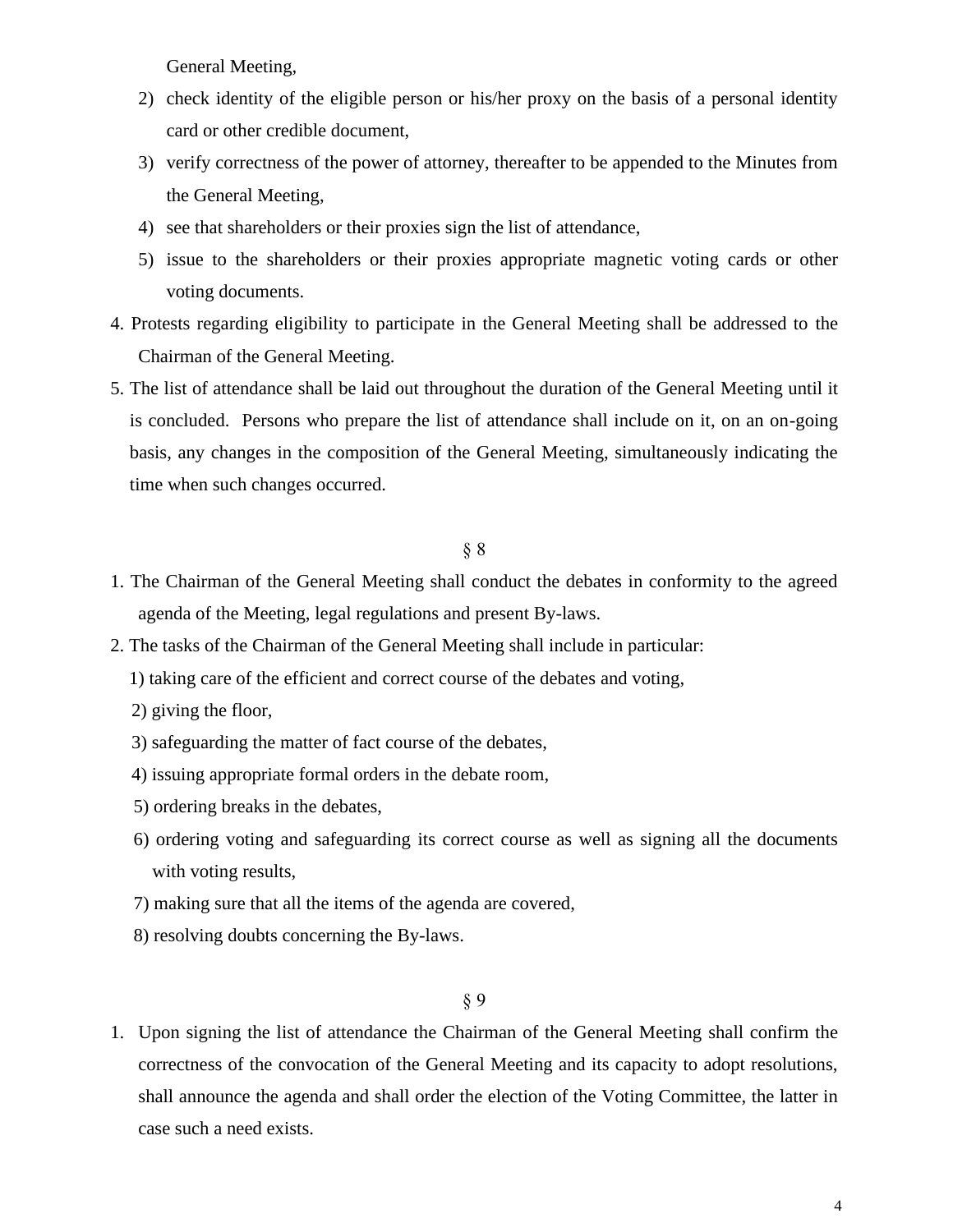2. If necessary, the Chairman of the General Meeting may appoint, for assistance, a person to perform the function of the Secretary of the Meeting.

# § 10

- 1. If need be, the Voting Committee composed of 3 to 5 Members shall be elected by the General Meeting with a simple majority of votes cast in the open voting.
- 2. Each shareholder shall have right to submit one candidate to the Minutes. The votes shall be cast separately for each and every candidate, listed in the alphabetical order. The candidates should declare their consent for the candidacy. Candidates who subsequently obtained the highest number of votes shall be deemed to be elected.
- 3. The Voting Committee shall elect from among its number the chairman and the secretary.
- 4. The task of the Voting Committee shall be to monitor the correctness of the voting, supervise the computerized voting, verify and determine the voting results and to communicate the results of the voting to the Chairman of the General Meeting as well as to perform other activities connected with the voting.
- 5. If irregularities are found in the voting, the Voting Committee shall immediately notify such irregularities to the Chairman of the General Meeting and shall also make recommendations regarding the further proceedings.
- 6. Documents containing voting results shall be signed by all Members of the Voting Committee and by the Chairman of the General Meeting.
- 7. The activities taken by the Voting Committee shall be included in the Minutes, which upon their signing by the Chairman and by the Secretary, shall be delivered to the Chairman of the General Meeting.

- 1. A resolution not to consider an issue placed on the agenda may be adopted only if supported by material reasons. A motion in this respect shall be justified in detail. Taking off the agenda or decision not to consider an item placed on the agenda upon the motion of shareholders requires a resolution to be taken by the General Meeting, with the prior consent of all the present shareholders who have submitted such motion adopted by majority ¾ of the votes at the General Meeting.
- 2. Resolutions shall not be taken in matters which are not included on the agenda, unless the entire share capital is represented at the General Meeting and none of the eligible shareholders present objects the adoption of the resolution.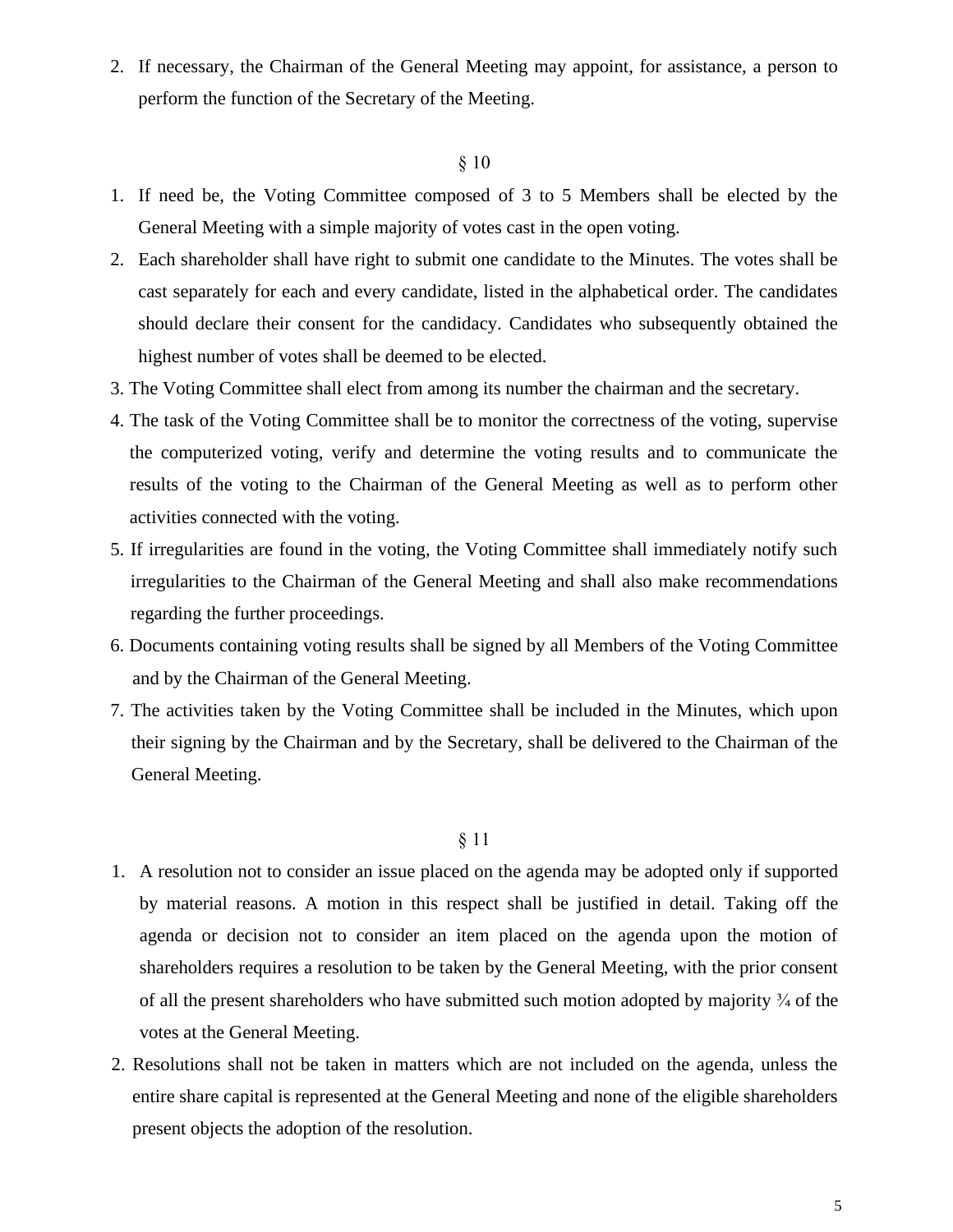3. Motions for convening the Extraordinary General Meeting and motions regarding items of order may be adopted even if they were not included on the agenda.

#### § 12

If the agenda of the General Meeting encompasses motion concerning the appointment of auditor for specific issues, a candidate for the function cannot be the entity performing presently or during the period covered by the audit, the function of the auditor in the Bank or its subsidiaries.

# § 13

- 1. Following the presentation of each subject matter of the agenda the Chairman of the General Meeting shall open the discussion, giving the floor as requests are made. With the consent of the General Meeting, the discussion may be conducted jointly on a number of items of the agenda.
- 2. The Chairman of the General Meeting may give floor to Members of the Management Board and Members of the Bank's Supervisory Board out of the accepted order.
- 3. The Chairman of the General Meeting may order that requests to speak be submitted in writing, giving the name and surname of the speaker.
- 4. In case of a large number of speakers in the discussion on a specific item of the agenda, the Chairman of the General Meeting may limit the number of speakers. In such a case, the shareholder who was not given the floor, shall have right to make his contribution to the discussion in the form of written statement, giving his name and surname, to be included in the Minutes.

- 1. Floor may be taken only in the matters covered by the agenda and currently considered.
- 2. When considering each item of the agenda every shareholder shall have right to one 5-minute statement and a 3-minute response.
- 3. The Chairman of the General Meeting has the right to rebuke the speaker who is diverging from the subject matter of the discussion or is exceeding the time limits referred to in Sec. 2 herein above. The speakers who fail to comply may be deprived of the right to speak.
- 4. Every intervention in the discussion on the specific draft resolution shall be concluded with a clear statement whether the speaker is in favour of or against the draft resolution under consideration.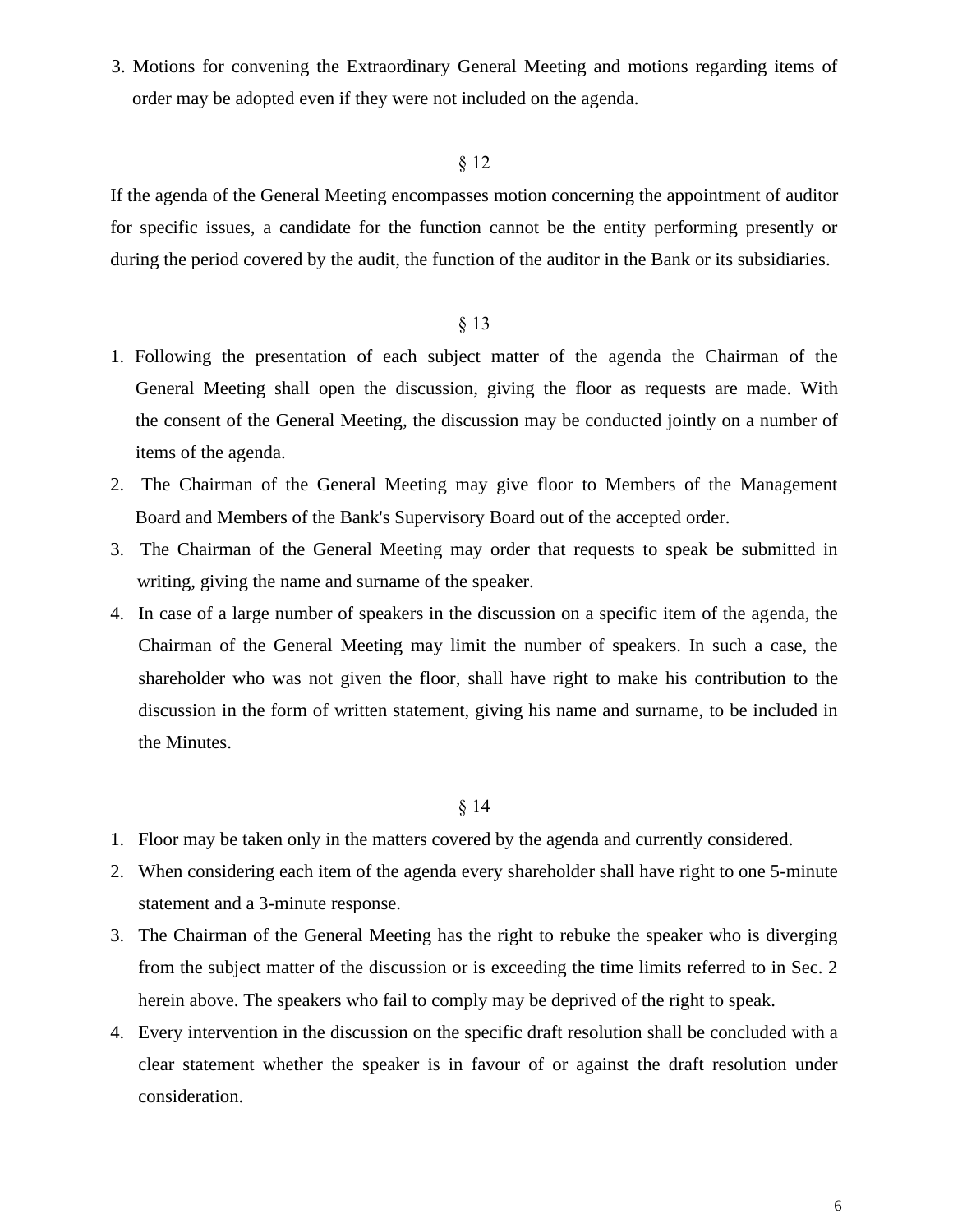- 1. All shareholders shall have right to ask questions on all matters covered by the agenda.
- 2. Within their individual powers, the Members of the Bank's governing bodies shall provide exhausting answers and clarifications to all the questions, in consideration of the fact that public companies fulfil their disclosure requirements in conformity to the regulations governing organised trading in financial instruments and certain information cannot be provided in a manner other than that stipulated in effective laws, in particular the Act on public offering and conditions of introducing financial instruments to the organized trading system and on public companies, and the Commercial Companies Code.
- 3. The Management Board and Members of other governing bodies of the Bank may refuse to provide answer if:
	- 1) provision of information could be harmful to the Bank, linked company or a subsidiary, especially due to disclosure of technical, commercial or organizational secrets,
	- 2) provision of information by Member of the Management Board could constitute grounds for his/her criminal, civil or administrative liability.

### § 16

All shareholders shall have right to protest decisions made by the Chairman of the General Meeting. The General Meeting shall decide with a simple majority of votes cast in the open vote on approving or revoking decisions made by the Chairman.

# § 17

- l. All shareholders shall have right to propose modifications and supplement draft resolutions covered by the agenda of the General Meeting until the discussion is closed on the specific item of the agenda pertaining to resolution under consideration.
- 2. The proposals, referred to in Sec. 1, with brief justification shall be submitted in writing to the Chairman of the General Meeting, separately for each draft resolution, with the name and surname (firm) of the shareholder.

# § 18

The Chairman of the General Meeting is authorized to give floor to experts.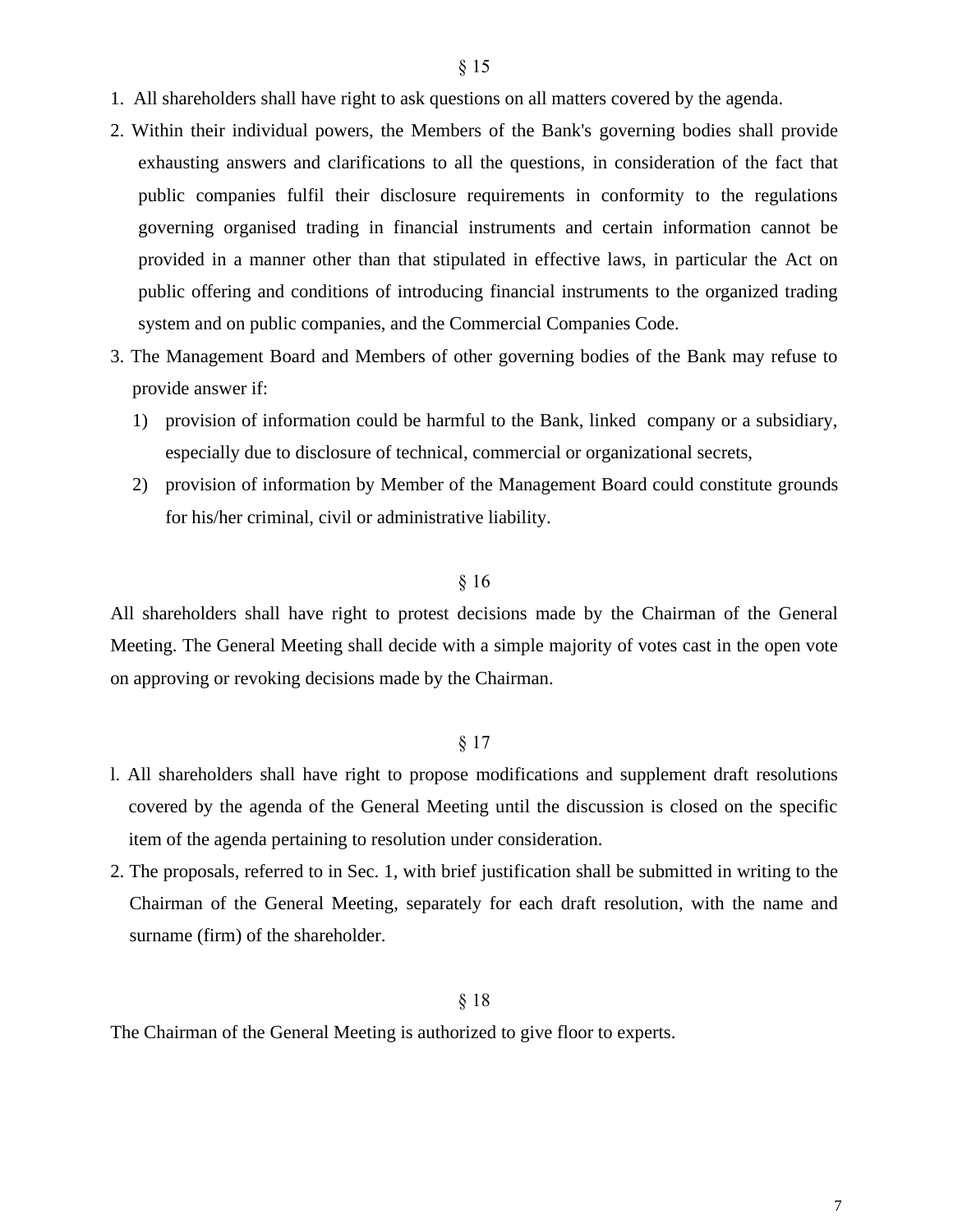- 1. In matters pertaining to points of order the Chairman gives floor outside the established sequence. All shareholders may submit motions regarding pints of order.
- 2. Motions regarding points of order shall include motions which pertain to the way of discussion and voting, and in particular:
	- 1) limitation, adjourning or closing the discussion,
	- 2) closing the list of speakers,
	- 3) limiting the speech time,
	- 4) way in which the discussion is conducted,
	- 5) ordering the breaks in the debates,
	- 6) order in which the motions are adopted.
- 3. Discussion on motions regarding points of order shall be started immediately after such motion is proposed.
- 4. In a discussion on motions regarding points of order the floor may be taken by only two speakers - one in favour of and one against the submitted motion, unless the General Meeting decides otherwise.
- 5. The Chairman of the General Meeting shall order the vote immediately after the discussion on motions regarding points of order.

#### § 20

- l. Subject to cases provided for in the Commercial Companies Code, the General Meeting shall be valid irrespective of the number of the represented shares.
- 2. Subject to cases specified in the Commercial Companies Code and in the Bank's Articles of Association, the validity of the resolutions shall require a simple majority of votes cast.
- 3. Subject to provisions of §29 of the Bank's Articles of Association each Bank share shall give right to one vote.

- 1. Shareholders may not vote either personally or by their proxies on resolutions concerning:
	- 1) their liability towards the Bank on any account, including discharging from the performance of their duties,
	- 2) awarding their remuneration,
	- 3) agreements and disputes between them and the Bank,
	- 4) releasing them from their liabilities towards the Bank.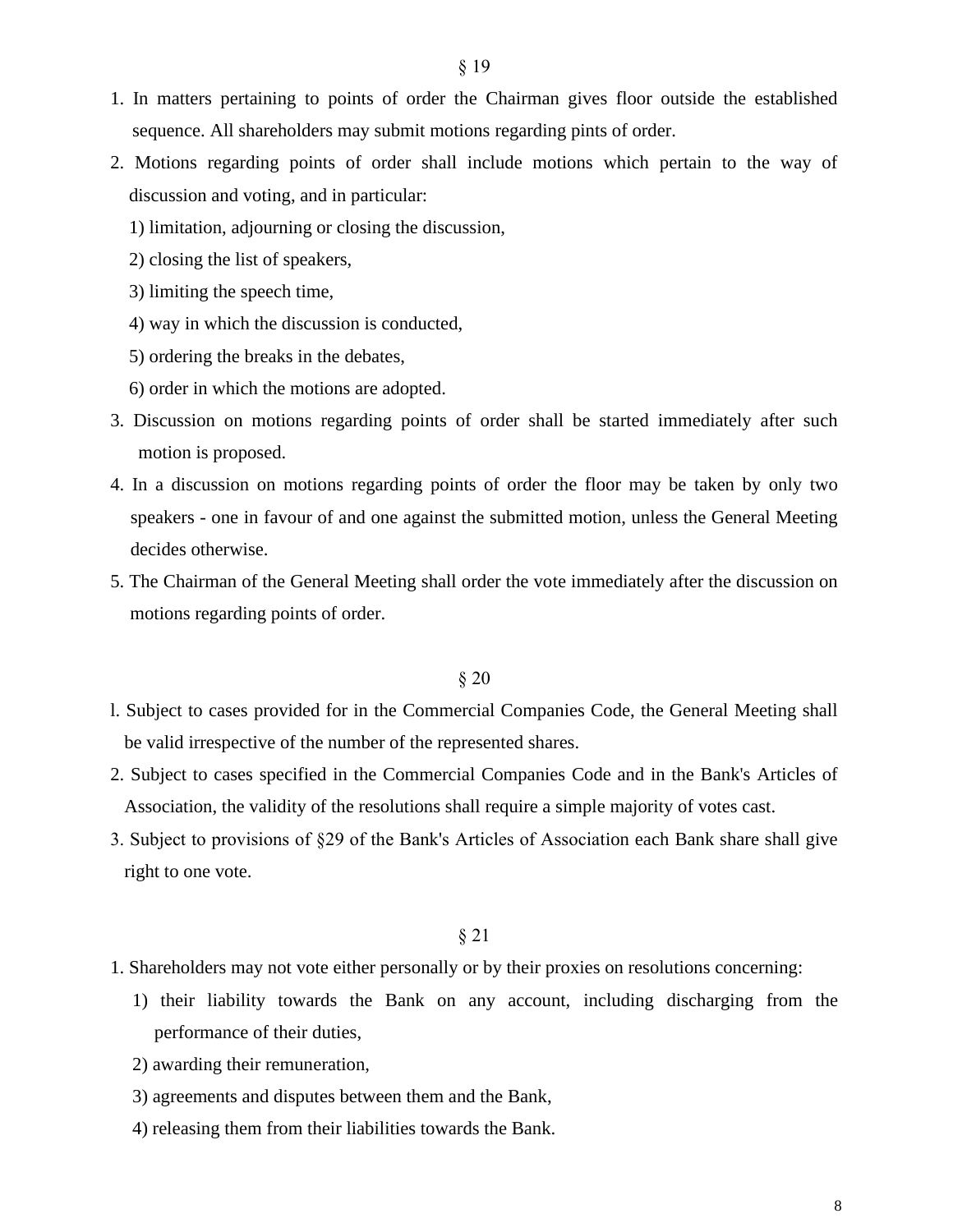- 2. As a proxy, shareholder may vote on a resolution concerning:
	- 1) his/her liability towards the Bank under any title, including discharging from performance of his/her duties,
	- 2) agreements and disputes between him/her and the Bank,
	- 3) his/her release from an obligation towards the Bank.

# § 22

- 1. Subject to Sec. 2 the voting shall be open.
- 2. Secret ballot shall be ordered on the occasion of:
	- 1) the elections and motions regarding the elimination of the Members of the Bank's authorities or liquidators,
	- 2) motions to hold Members of the Bank's authorities or liquidators liable,
	- 3) personal matters,
	- 4) upon request of at least one of the shareholders present.

### § 23

- 1. Upon closing the discussion on each item of the agenda and prior to the voting, the Chairman shall announce the submitted motions and shall determine the sequence of voting. The motions shall be voted on in the sequence of their submission.
- 2. Voting shall be made with use of a computer system for casting and calculating votes assuring casting of votes in the number corresponding to the number of shares held, as well as eliminating - in case of secret ballot - the possibility of identifying the method of casting votes by particular shareholders, or in another way adopted by the body convening the General Meeting.

- 1. Before beginning the elections to the Bank's Supervisory Board the General Meeting, upon the request of the Chairman of the General Meeting, subject to the provisions of the Commercial Companies Code, shall at all times determine the number of the Members of the Supervisory Board.
- 2. Eligible shareholders may orally propose candidates for members of the Supervisory Board, for recording in the Minutes, together with a detailed justification, while outside the General Meeting - in writing c/o the Management Board. In a candidate proposal the shareholder shall demonstrate the competencies of the candidate for a member of the Supervisory Board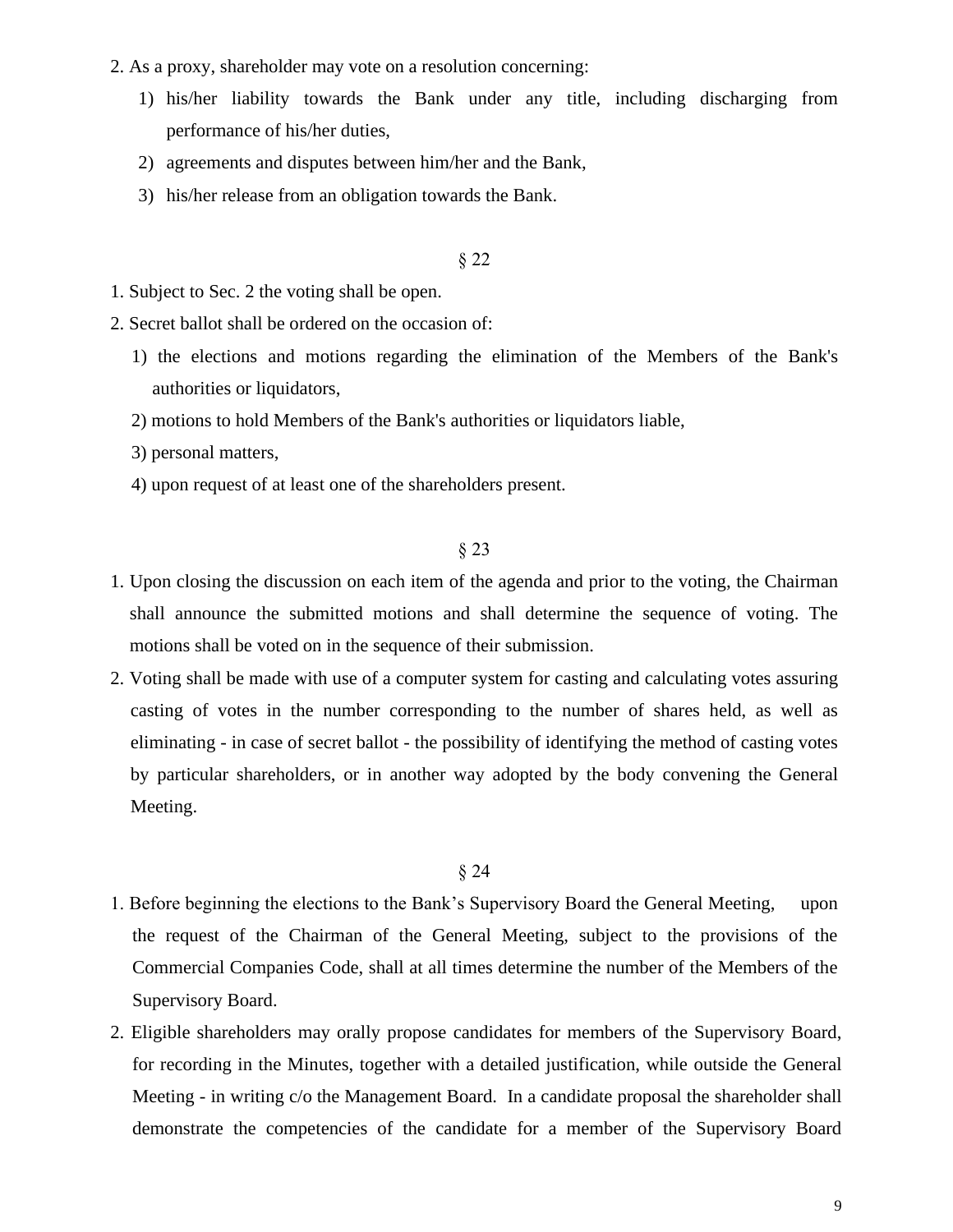enabling the proper performance of duties and shall provide his/her CV and information enabling the assessment of the candidate, in particular declarations and documents mentioned in art. 22aa of the Act of 29 August 1997 - Banking Law ("Banking Law"), including the candidate's declarations regarding the consent for standing for election as member of the Supervisory Board, satisfying the requirements stipulated in Banking Law provided for members of a bank supervisory board, as well as satisfying (failing to satisfy) the criteria of independence in the meaning of the provisions of the Act of 11.05.2017 on statutory auditors, audit firms and public oversight, and principles of corporate governance defined by Warsaw Stock Exchange, as well as indicating:

- 1) knowledge (possessed in result of completed education, underwent training, obtained professional titles or scientific degrees as well as acquired otherwise in the course of the professional career),
- 2) experience (acquired in the course of performance of specific functions or occupying specific positions),
- 3) skills essential to perform the entrusted function,
- 4) knowledge of the Polish financial market to a degree essential to perform supervisory functions.
- 2<sup>1</sup>. Templates of declarations of a candidate for member of the Supervisory Board as well as other documents required for assessment of fulfilment by the candidate of requirements stemming from art. 22aa of Banking Law are published on the Bank's website.
- 3. The proposed candidate shall be entered on the list upon a statement to the Minutes, made verbally or in writing, about consent to stand for election.
- 4. The list of candidates proposed to the Bank's Supervisory Board shall be drawn by the Chairman of the General Meeting in the alphabetical order. Upon its announcement the list shall be deemed to be closed.

- 1. The elections to the Bank's Supervisory Board shall performed through secret ballot and votes shall be cast for each candidate separately, in the alphabetical order.
- 2. The candidates, who subsequently obtained the highest number of votes within the number of Members of the Bank's Supervisory Board established in keeping with the provisions of § 24 Sec. 1, shall be deemed to be the elected Members of the Bank's Supervisory Board.
- 3. In case the candidates qualified to become Members of the Bank's Supervisory Board, obtain equal number of votes, the Chairman shall order supplementary vote. The persons who